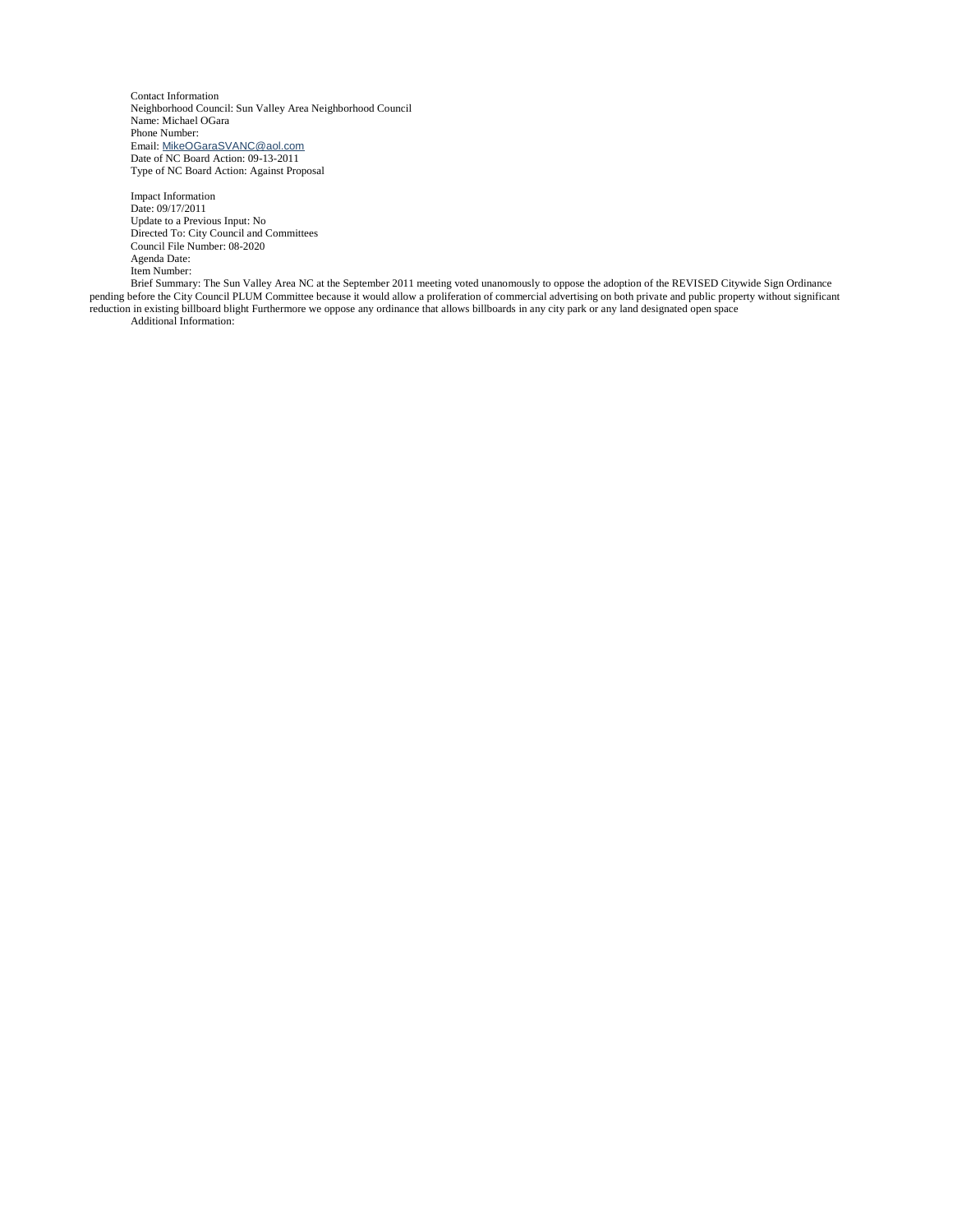**President** Angelica M. Dueñas

**Vice President Secretary** Julie Monroy-Cantor Karina Garcia-Valles

**2 nd Vice President Treasurer** Mike O'Gara Robert Lim



**Sun Valley Area Neighborhood Council** P.O. Box 457 Sun Valley, CA 91353-0457 Telephone 818-76-**SVANC**  (818-767-8262) Fax 818-767-7510

# **SUN VALLEY AREA NEIGHBORHOOD COUNCIL Tuesday, September 13th , 2011**

## **from 6:30pm to 8:30pm**

## **VILLA SCALABRINI RETIREMENT CENTER 10631 VINEDALE STREET SUN VALLEY, CA 91352**

The public is requested to fill out a "**Speaker Card**" to address the Board on any item of the agenda **prior** to the Board taking action on an item. Comments from the public on Agenda items will be heard when the respective item is being considered**. "In compliance with Government Code section 54957.5, non-exempt writings that are distributed to a majority or all of the board in advance of a meeting, may be viewed in the window of OUR OFFICE LOCATED AT 9000 Sunland blvd Suite "A" Sun Valley and at our website by clicking on the following link[: www.SVANC.org](http://www.svanc.org/) or at the scheduled meeting. PLEASE CHECK OUR WEBSITE FOR INFORMATION**

As a covered entity under Title II of the Americans with Disabilities Act, the City of Los Angeles does not discriminate on the basis of disability and upon request, will provide reasonable accommodation to ensure equal access to its programs, services, and activities. Sign language interpreters, assisted listening devices, or other auxiliary aids and/or services may be provided upon request. To ensure availability of services, or to request translation, please make your request at least 3 business days (72 hours) prior to the meeting you wish to attend by contacting the SVANC Executive Board at  $info@svanc.org$ 

## **ITEM 1: Call to Order, Pledge of Allegiance, Code of Civility, Roll Call**

**ITEM 2:** Opening Remarks (President)

**ITEM 2A:** Ethics and Open Government Training – Reminder for the members of the SVANC to complete Ethics and Open Government Training for City Officials.

Please visit:<http://ethics.lacity.org/education/education.cfm>

**ITEM 3: Emergency Personnel from Fire and Police Departments** will always be allowed to address The Board when they are ready in order to facilitate their schedule. (Officer Esther Vasquez, Senior Lead Officer, and Officer Michelle Rodriguez, Senior Lead Officer.)

**ITEM 4:** Presentation/announcements from **elected officials** or their representatives.

**ITEM 5A:** Presentation from the "Watch the Road" promotion. Promotion to educate the community to slow down while driving on school and park roads.

**ITEM 6: Public Comment** on matters within the Board's subject-matter jurisdiction. Members of the public are limited to **three (3) minutes** per speaker.

 **NOTE:** Public comments **shall not be subject to discussion** BUT issues may be recommended to be placed on the agenda for **future meeting**, **by a Board member** during board member comments period.

**ITEM 6A: Board member comments** on matters within the Board's subject-matter jurisdiction. Board members are limited to **three (3) minutes** per speaker; and additional discussion time if request is made to place an item on an agenda of a future meeting.

### **OLD Business:**

**ITEM 7:** Review, correct and approve minutes from our July 2011 and August 2010 Board meeting. (GARCIA-VALLES)